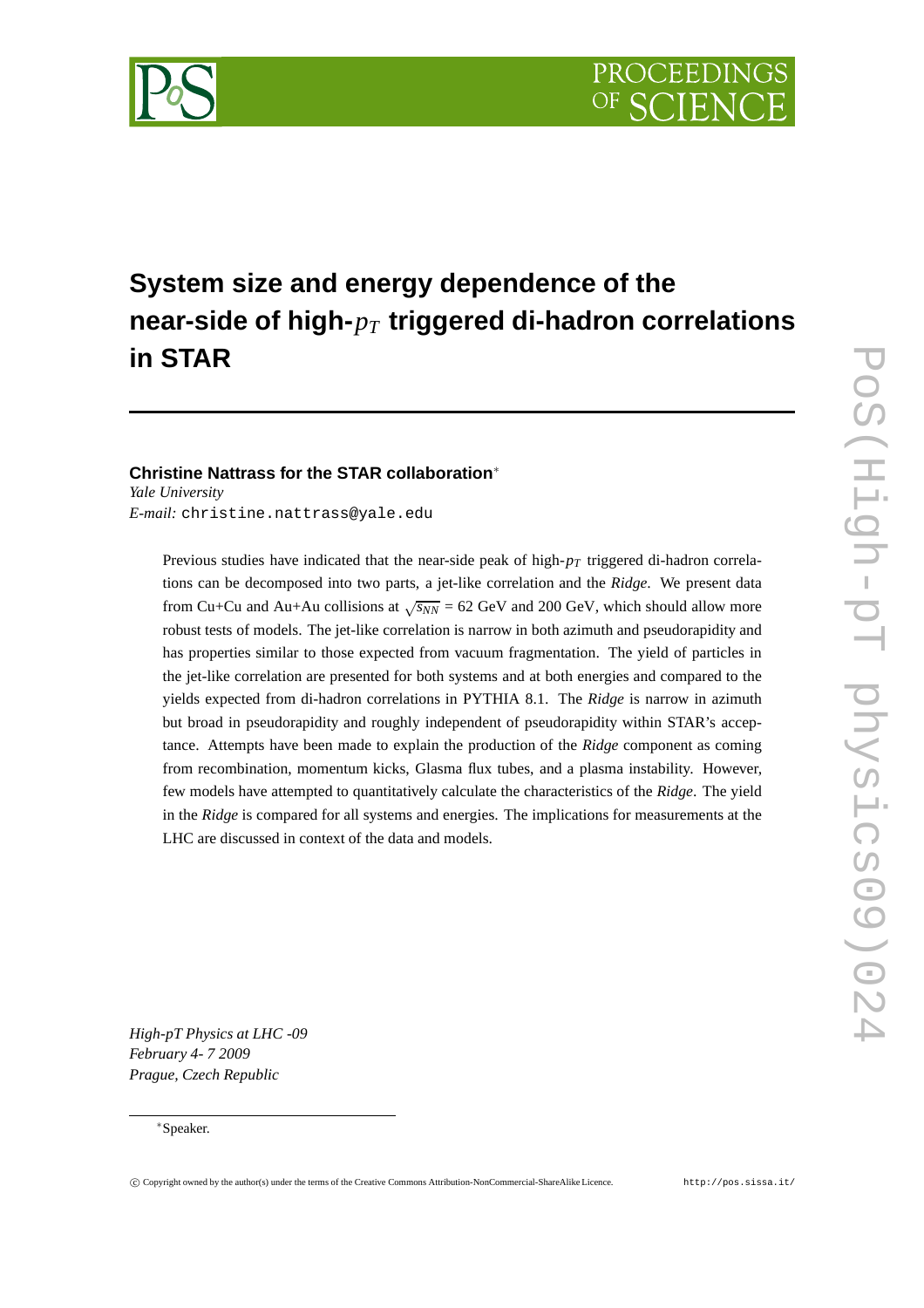## **1. Introduction**

Previous studies at RHIC demonstrated significant modification of the near-side peak of high $p_T$  triggered di-hadron correlations [1,2]. The near-side can be decomposed into two components, a jet-like correlation and the *Ridge*. The jet-like correlation is similar to high-*p<sup>T</sup>* triggered dihadron correlations observed in  $p + p$ ,  $d + Au$ , and PYTHIA. It is narrow in both azimuth and pseudorapidity and its particle composition is similar to the inclusive particle ratios in  $p + p$  at the same collision energy and particle momenta [2, 3].

The *Ridge* is a novel feature not observed in  $p + p$  and  $d + Au$  collisions and not explained by simple models such as PYTHIA. STAR has done extensive studies of the properties of the *Ridge*; other relevant measurements are discussed in [4,5]. Although this paper focuses on high- $p<sub>T</sub>$ triggered correlations, a "soft" *Ridge* has been observed by the STAR collaboration in untriggered correlations as well [6, 7]. Many mechanisms have been proposed for the production of the *Ridge* but there have been few quantitative comparisons with the data to date.

The momentum kick model assumes an initial distribution of medium partons which is roughly independent of pseudorapidity. Collisions with a hard parton create a correlation in azimuth between the hard parton and the medium partons [8]. Several mechanisms for the production of the *Ridge* involve hydrodynamics. One model explains the *Ridge* as resulting from a parton wind due to longitudinal flow [16]. It is also proposed that the *Ridge* arises due to a combination of a bias for the trigger to be near the surface of the medium and radial flow [17–19]. Recent calculations in a full hydrodynamical model also show a *Ridge* [15]. Several models explain the *Ridge* as a correlation in pseudorapidity created by plasma instabilities from fluctuations in strong fields early in the collision [9–14]. Some of these models are compared to the untriggered data, however, these models have been hypothesized to be able to explain the high-*p<sup>T</sup>* triggered *Ridge* [13, 14]; these models also need radial flow to produce a *Ridge* large enough to be comparable to the data.

### **2. Analysis method**

Data from the STAR detector from  $Au + Au$  collisions at  $\sqrt{s_{NN}} = 62$  GeV are from RHIC's fourth year run (2004) and data from  $Cu + Cu$  collisions at  $\sqrt{s_{NN}}$  = 62 GeV and 200 GeV are from RHIC's fifth year run (2005.) Details of the STAR detector can be found in [20]. These data are compared to previous studies done in the  $Au + Au$  data at  $\sqrt{s_{NN}} = 200$  GeV from RHIC's fourth year run [2].

In a given event, a high-*p<sup>T</sup>* track, called the trigger particle, is selected and the distribution of lower momentum particles, called associated particles, relative to that track in  $\Delta \eta$  and  $\Delta \phi$  is determined. Multiple tracks in a single event may be counted as trigger and associated particles. Since these measurements are limited by statistics and the data are symmetric about  $\Delta \phi = 0$  and  $\Delta \eta$ = 0, the data are reflected about  $\Delta \phi = 0$  and  $\Delta \eta = 0$  to minimize statistical fluctuations. The single track efficiency is dependent on particle type, collision system and energy,  $p<sub>T</sub>$ , and centrality and the correction for associated particles is applied on a track-by-track basis. The final distribution is normalized by the number of trigger particles, so no correction for the efficiency of reconstructing the trigger particle is necessary. Detector acceptance is corrected for by selecting a random trigger from the distribution of trigger particles in  $(\phi, \eta)$  and mixing it with a random associated particle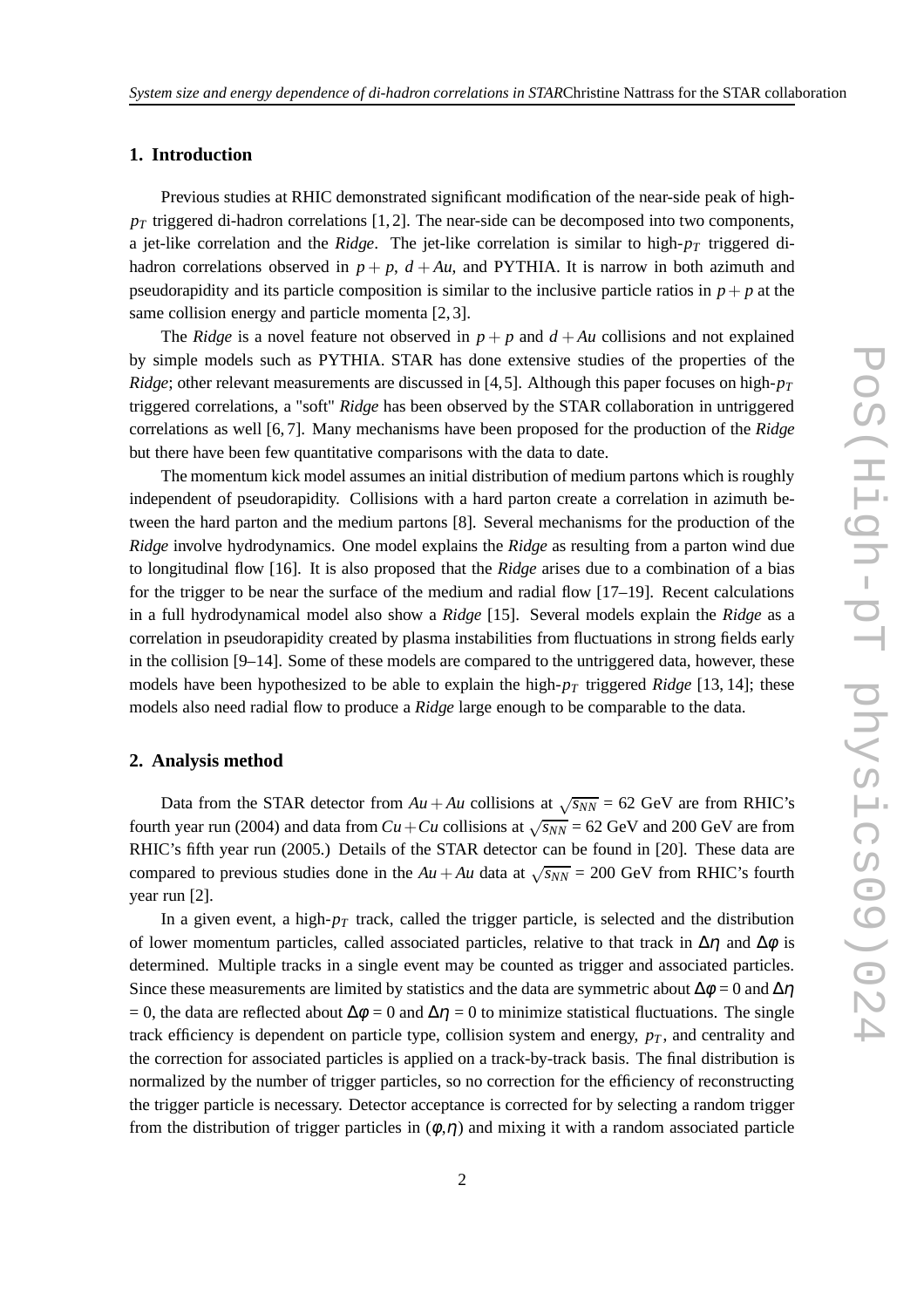from the distribution of associated particles in  $(\phi, \eta)$ . This is done for each bin in  $p<sub>T</sub>$  and centrality. This is used to calculated the correction for detector acceptance as a function of  $(\Delta \phi, \Delta \eta)$ . This is done for the full sample of events to give the average distribution of associated particles relative to a high- $p_T$  trigger particle  $\frac{1}{N_{trigger}}$  $d^2N$ *d*∆φ*d*∆η .

The *Ridge* was previously observed to be approximately independent of ∆η within the acceptance of the STAR TPC while the jet-like correlation is confined to  $|\Delta \eta| < 0.75$  [1, 21]. This is used to separate the jet-like correlation and the *Ridge*. The yield, number of particles associated with each trigger particle within limits on  $p_T^{associated}$  and  $p_T^{trigger}$  $T^{ragger}$ , is studied.

### **2.1 Determination of jet-like yield**

To determine the jet-like yield,  $Y_{Jet}$ , the projection of the distribution of particles  $\frac{d^2N}{d\Delta\phi d/dt}$ *d*∆φ*d*∆η is taken in two different ranges in pseudorapidity:

$$
\frac{dY_{ridge}}{d\Delta\phi} = \frac{1}{N_{trigger}} \int_{-1.75}^{-0.75} \frac{d^2N}{d\Delta\phi d\Delta\eta} d\Delta\eta + \frac{1}{N_{trigger}} \int_{0.75}^{1.75} \frac{d^2N}{d\Delta\phi d\Delta\eta} d\Delta\eta
$$
(2.1)

$$
\frac{dY_{jet+ridge}}{d\Delta\phi} = \frac{1}{N_{trigger}} \int_{-0.75}^{0.75} \frac{d^2N}{d\Delta\phi d\Delta\eta} d\Delta\eta
$$
\n(2.2)

where the former contains only the *Ridge* and the latter contains both the jet-like correlation and the *Ridge*. The jet-like yield on the near-side is the integral over  $-1 < \Delta \phi < 1$ :

$$
Y_{jet}^{\Delta\phi} = \int_{-1}^{1} \left( \frac{dY_{jet + ridge}}{d\Delta\phi} - \frac{0.75}{1} \frac{dY_{ridge}}{d\Delta\phi} \right) d\Delta\phi.
$$
 (2.3)

The factor in front of the second term is the ratio of the  $\Delta \eta$  width in the region containing the jet-like correlation and the *Ridge* to the width of the region containing only the *Ridge*. The *YJet* is determined by fitting a Gaussian to the peak at ∆<sup>φ</sup> ≈ 0 after subtracting the *Ridge*. Since the data have been reflected about  $\Delta \phi = 0$  and  $\Delta \eta = 0$ , the projections in  $\Delta \phi$  and  $\Delta \eta$  and the bin counting are done over half of the range and then scaled up to ensure correct error propagation.

There is a slight loss of particles at small  $(\Delta \phi, \Delta \eta)$  due to track merging. The correction for this effect is in progress. It affects only the jet-like correlation and leads to a loss of  $\approx 10\%$  of the jet-like yield at the lowest *p trigger*  $T_T^{Higgs}$  in central  $Au + Au$ , where it is largest [22].

#### **2.2 Determination of** *Ridge* **yield**

There is a large combinatorial background which is dependent on  $\Delta\phi$  given by

$$
\frac{dY_{bkgd}}{d\phi} = B(1 + 2\langle v_2^{trigger} \rangle \langle v_2^{associated} \rangle \cos(2\Delta\phi))
$$
\n(2.4)

where  $v_2$  is the second order harmonic in a Fourier expansion of the momentum anisotropy relative to the reaction plane [23]. Systematic errors come from the errors on B,  $\langle v_2^{trigger} \rangle$  $\langle v_2^{associated} \rangle$  and  $\langle v_2^{associated} \rangle$ .  $v_2$  is determined from independent measurements. It is assumed that  $v_2$  is the same at a given multiplicity for events with a trigger particle as for those without a trigger particle and that  $v_2$  is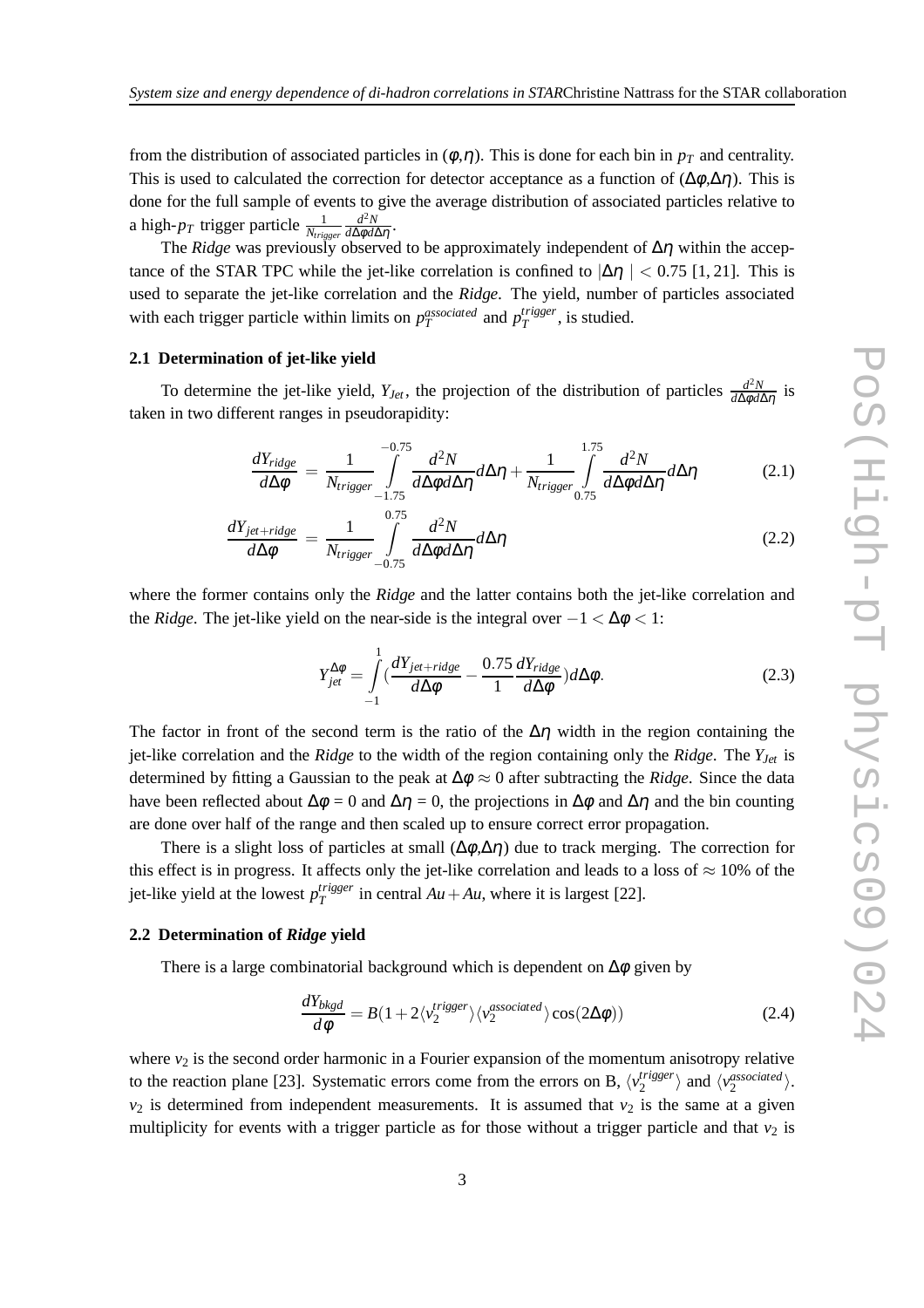

**Figure 1:**  $p_T^{trigger}$  dependence of the  $Y_{Jet}$  for  $Cu + Cu$  and  $Au + Au$  at  $\sqrt{s_{NN}} = 62$  GeV and  $d + Au$ ,  $Cu + Cu$ , and  $Au + Au$  at  $\sqrt{s_{NN}} = 200$  GeV for 1.5 GeV/c  $\lt p_T^{associated} \lt p_T^{trigger}$  compared to the yield from PYTHIA scaled by 2/3.

independent of  $\eta$ , a reasonable assumption within the acceptance of the STAR TPC based on the available data [24, 25]. For each data set  $v_2(p_T)$  was fit to the measured data for each centrality bin to determine  $\langle v_2^{trigger} \rangle$  $\langle v_2^{trigger} \rangle$  and  $\langle v_2^{associated} \rangle$ . Details of the  $v_2$  subtraction are given in [2] for  $Au + Au$ collisions at  $\sqrt{s_{NN}}$  = 200 GeV and in [21] for  $Cu + Cu$  collisions at  $\sqrt{s_{NN}}$  = 200 GeV. For  $Cu + Cu$ collisions at  $\sqrt{s_{NN}}$  = 62 GeV,  $v_2$  using the reaction plane as determined from tracks in the Forward Time Projection Chamber was used as the nominal value and the lower bound was determined from a multiplicity-dependent approximation as described for  $\sqrt{s_{NN}}$  = 200 GeV in [21]. *v*<sub>2</sub> and its systematic errors were taken from [26] for  $Au + Au$  collisions at  $\sqrt{s_{NN}} = 62$  GeV. B is determined using the Zero Yield At Minimum (ZYAM) method [27].

To determine the yield of the *Ridge*,  $Y_{Ridge}$ , the di-hadron correlation  $\frac{d^2N}{d\Delta\phi d}$ *d*∆φ*d*∆η is projected over the entire  $\Delta \eta$  region. To minimize the effects of statistical fluctuations in the determination of the background,  $\frac{dY_{bkgd}}{d\phi}$ ,  $Y_{Jet}$  is subtracted after the projection in  $\Delta \eta$ :

$$
Y_{Ridge} = 1/N_{trigger} \int_{-1.75-1}^{1.75-1} \int_{d\Delta\phi} \frac{d^2N}{d\Delta\phi d\Delta\eta} - \frac{dY_{bkgd}}{d\phi} d\Delta\phi d\Delta\eta - Y_{Jet}^{\Delta\eta}.
$$
 (2.5)

The integration over  $\Delta \phi$  is done fitting a Gaussian to the peak around  $\Delta \phi \approx 0$ .

### **3. Results**

#### **3.1 The jet-like correlation**

Fig. 1 shows the  $Y_{Jet}$  as a function of  $p_T^{trigger}$  $T_T^{trigger}$  for  $Cu + Cu$  and  $Au + Au$  at  $\sqrt{s_{NN}} = 62$  GeV and  $d + Au$ ,  $Cu + Cu$ , and  $Au + Au$  at  $\sqrt{s_{NN}} = 200$  GeV. For a given collision energy, there is no difference within statistical errors between the different collision systems. This would be expected if the jet-like correlation is dominantly produced from vacuum fragmentation. These data are compared to the charged particle yields expected from PYTHIA 8.1 using the default settings [28],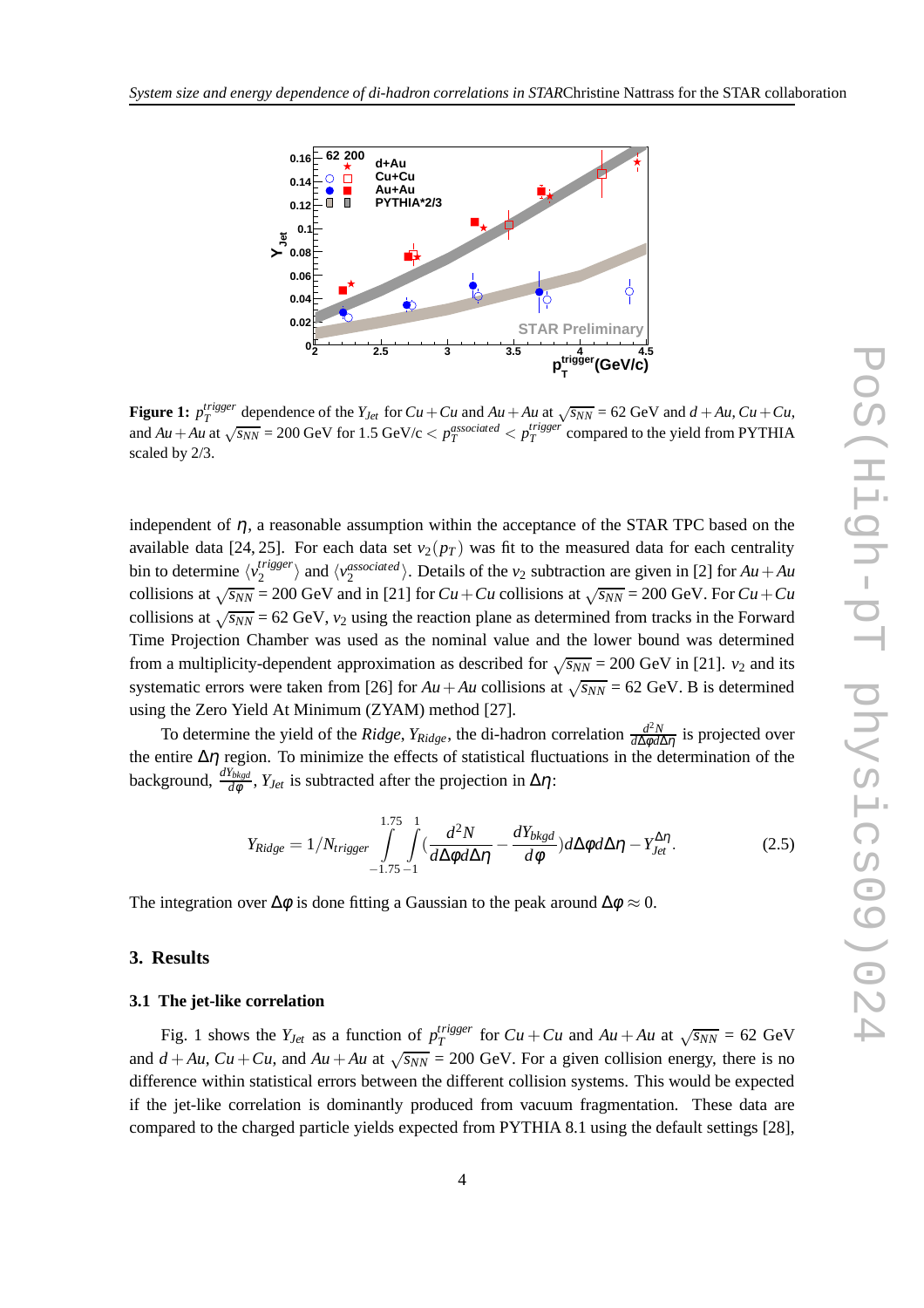

**Figure 2:** (a) distribution of trigger particles  $z_T$  and (b)  $\hat{p}_T$  distribution in PYTHIA at  $\sqrt{s_{NN}}$  = 62 GeV from PYTHIA 8.1 for 1.5 GeV/c  $\lt p_T^{associated} \lt p_T^{trigger}$  and 3.0  $\lt p_T^{trigger} \lt 6.0$  GeV/c at  $\sqrt{s_{NN}}$  = 62 GeV and  $\sqrt{s_{NN}} = 200 \text{ GeV}.$ 

scaled by 2/3. Although the yield is off by a factor of 2/3, the shape of the  $p_T^{trigger}$  $T^{ragger}$  dependence is described well by PYTHIA.

The difference between  $\sqrt{s_{NN}}$  = 62 GeV and 200 GeV is also described well by PYTHIA. Fig. 2(a) shows the  $z_T = p_T / p_T$  distribution in PYTHIA and Fig. 2(b) shows the distribution of  $\hat{p}_T$ , the momentum transfer of the hard scattering, at both energies. The  $\hat{p}_T$  is the parameter in PYTHIA for the transverse momentum in the hard subprocess [28]. For the same  $p_T^{trigger}$  $T^{rigger}$ , a higher average  $z_T$  is selected in collisions at  $\sqrt{s_{NN}}$  = 62 GeV, meaning that the trigger particle takes a greater percentage of the energy. The slope of  $\hat{p}_T$  is considerably steeper in  $\sqrt{s_{NN}} = 62$  GeV than  $\sin \sqrt{s_{NN}}$  = 200 GeV so for a fixed  $p_T^{trigger}$  $T^{tragger}_{T}$  the trigger particle is more likely to have come from a lower energy parton. The large difference between  $Y_{Jet}$  at  $\sqrt{s_{NN}}$  = 62 GeV and 200 GeV can then be understood as arising from the difference in the underlying jet spectra which lead to the di-hadron correlations.

The  $p_T^{associated}$  dependence of  $Y_{Jet}$  is shown in Fig. 3 for  $Cu + Cu$  and  $Au + Au$  at  $\sqrt{s_{NN}} = 62$ GeV and  $d + Au$ ,  $Cu + Cu$ , and  $Au + Au$  at  $\sqrt{s_{NN}} = 200$  GeV compared to the yield from PYTHIA scaled by 2/3. The inverse slope parameters from fits of the data are given in Table 1. The data for  $Cu + Cu$  and  $Au + Au$  collisions are within errors at a given collision energy. PYTHIA overestimates the inverse slope parameter of the spectra of particles in the jet-like correlation for collisions at  $\sqrt{s_{NN}}$  = 62 GeV.

*Y*<sub>*Jet</sub>* as a function of  $N_{part}$  is shown in Fig. 4. At a given  $N_{part}$ , the data in  $Cu + Cu$  and  $Au + Au$ </sub> collisions are within errors at both  $\sqrt{s_{NN}}$  = 62 GeV and  $\sqrt{s_{NN}}$  = 200 GeV. There is a slight increase with  $N_{part}$  from  $d + Au$  to central  $Au + Au$ . This increase may either be a slight modification of the jet-like correlation or be a misidentification of part of the *Ridge* into the jet-like correlation because of the inherent assumption in the method for determining the yield that the *Ridge* is independent of pseudorapidity.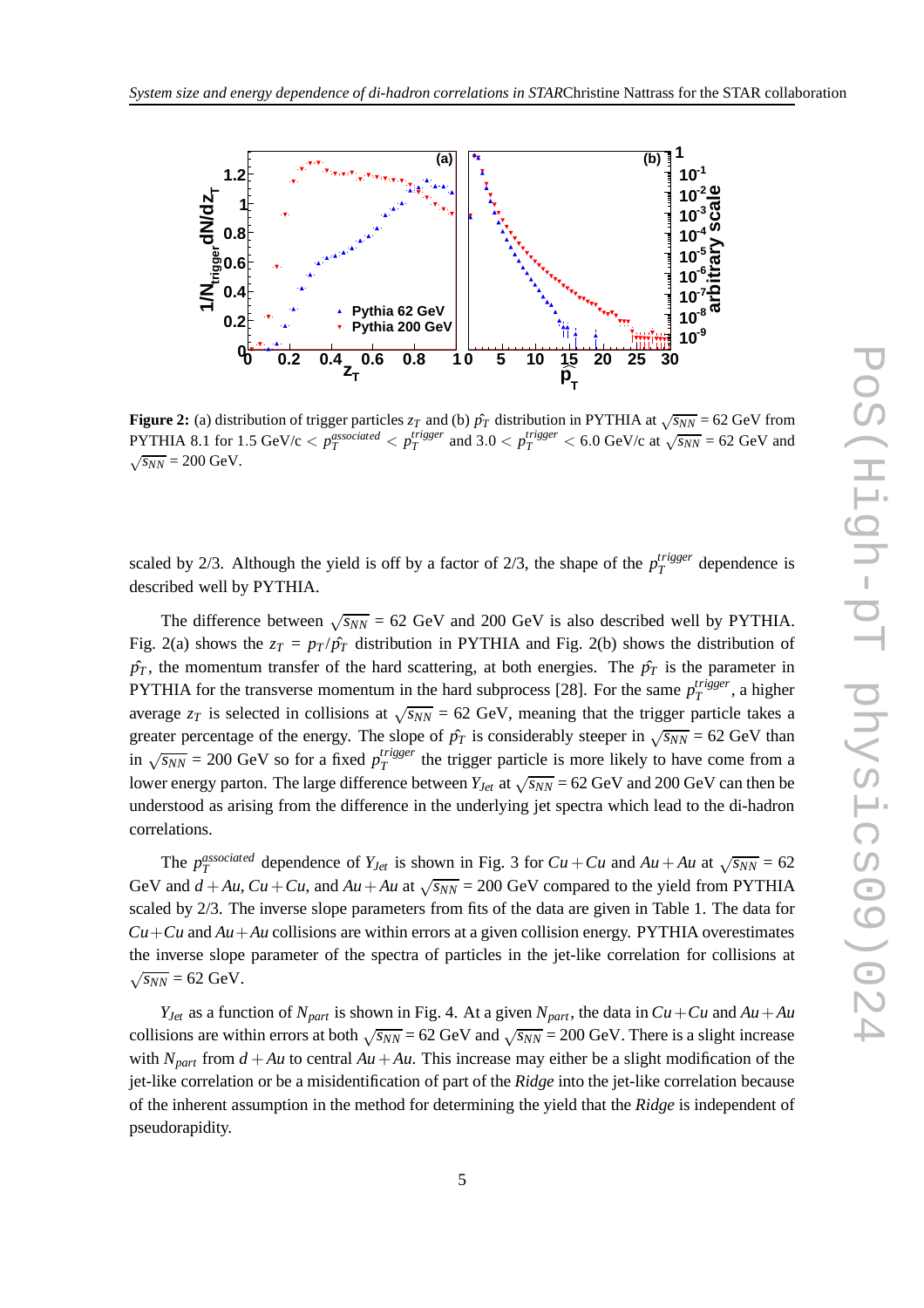

**Figure 3:**  $p_T^{associated}$  dependence of  $Y_{Jet}$  for  $Cu + Cu$  and  $Au + Au$  at  $\sqrt{s_{NN}} = 62$  GeV and  $d + Au$ ,  $Cu + Cu$ , and  $Au + Au$  at  $\sqrt{s_{NN}} = 200$  GeV for 3.0  $\lt p_T^{trigger} \lt 6.0$  GeV/c compared to the yield from PYTHIA scaled by 2/3. The inverse slope parameters from fits of an exponential to data and to PYTHIA are given in Table 1.

**Table 1:** Inverse slope parameter k (MeV/c) of  $p_T^{associated}$  for fits of data in Table 1 to  $Ae^{-p_T/k}$ . The inverse slope parameter for inclusive  $\pi^-$  are from a fit to the data in [29] as a function of  $p_T$  above 1.0 GeV/c. Statistical errors only.

|                                | $\sqrt{s_{NN}}$ = 62 GeV | $\sqrt{s_{NN}}$ = 200 GeV |
|--------------------------------|--------------------------|---------------------------|
|                                | $h-h$                    | $h-h$                     |
| Au Ridge                       |                          | $438 \pm 4$               |
| $Au + Au$ jet-like correlation | $317 \pm 26$             | $478 \pm 8$               |
| $Cu + Cu$ jet-like correlation | $355 \pm 21$             | $445 \pm 20$              |
| $d + Au$ jet-like correlation  |                          | $469 \pm 8$               |
| <b>PYTHIA</b>                  | $424 \pm 5$              | $473 \pm 3$               |
| Inclusive $\pi^-$              | $280.9 \pm 0.4$          | $330.9 \pm 0.3$           |

## **3.2 The** *Ridge*

The *Ridge* yield as a function of *Npart* is shown in Fig. 5. At a given *Npart*, the data from  $Cu + Cu$  and  $Au + Au$  collisions at the same collision energy are within errors. The *Ridge* yield is considerably smaller in collisions at  $\sqrt{s_{NN}}$  = 62 GeV than those at  $\sqrt{s_{NN}}$  = 200 GeV, just like the jet-like yield. An interesting trend is observed for the *Ridge* yield; Fig. 6 shows that the ratio of the *Ridge* yield to the jet-like yield as a function of *Npart* for both energies is the same.

## **4. Discussion and implications for the LHC**

The data imply that the jet-like correlation is produced dominantly by fragmentation. No collision system dependence is observed.  $Y_{Jet}$  increases slightly as a function of  $N_{part}$ ; this may come from slight modification of the jet-like correlation in  $A + A$  collisions or it may be an artifact of the method for separating the jet-like correlation and the *Ridge*. PYTHIA describes the shape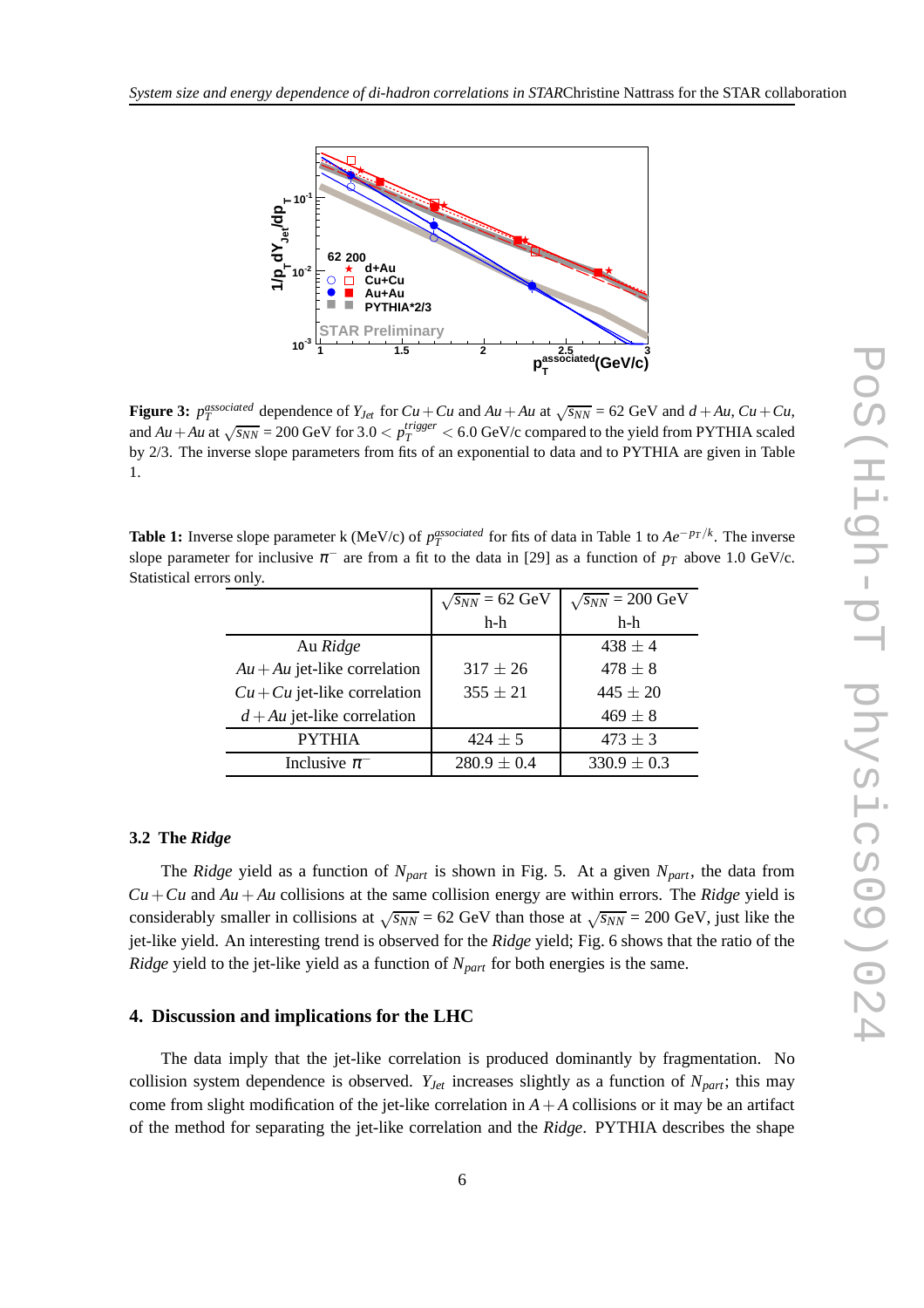

**Figure 4:**  $N_{part}$  dependence of the  $Y_{Jet}$  for  $Cu + Cu$  and  $Au + Au$  at  $\sqrt{s_{NN}} = 62$  GeV and  $d + Au$ ,  $Cu + Cu$ , and  $Au + Au$  at  $\sqrt{s_{NN}} = 200$  GeV for  $3.0 < p_T^{trigger} < 6.0$  GeV/c and  $1.5$  GeV/c  $< p_T^{associated} < p_T^{trigger}$  compared to the yield from PYTHIA.



**Figure 5:**  $Y_{Ridge}$  dependence on  $N_{part}$  for  $\sqrt{s_{NN}} = 62$  GeV and  $\sqrt{s_{NN}} = 200$  GeV for  $3.0 < p_T^{trigger} < 6.0$ GeV/c and  $1.5$  GeV/c  $\lt p_T^{associated} \lt p_T^{trigger}$ .

of the *p trigger*  $T^{ragger}$  and collision energy dependence of the jet-like correlation well, implying that the shape of the  $p_T^{trigger}$ *T*<sup>*a*</sup> and *p*<sup>*associated*</sup> dependence is dominated by the kinematic cuts on *p*<sup>*associated*</sup> and *p trigger*  $T^{ragger}_{T}$ . This means that simple models such as PYTHIA can be used to understand the effects of the kinematic cuts on the distribution of jet energies which lead to the jet-like correlation, providing insight into measurement of the *Ridge*.

Most models for the *Ridge* would qualitatively predict a *Ridge* at the LHC, however, few quantitative descriptions of the energy dependence of the *Ridge* have been made. The Momentum Kick model can describe the energy dependence of the data at RHIC [30]. Plasma instability models would also predict a *Ridge*, however, few quantitative comparisons of the models to the data have been done and there have been no attempts at describing the collision energy dependence [9–14]. Models dependent on hydrodynamics [15–17] would also predict a *Ridge* at the LHC, however, no quantitative predictions have been made. If collective flow is larger at the LHC, the *Ridge* would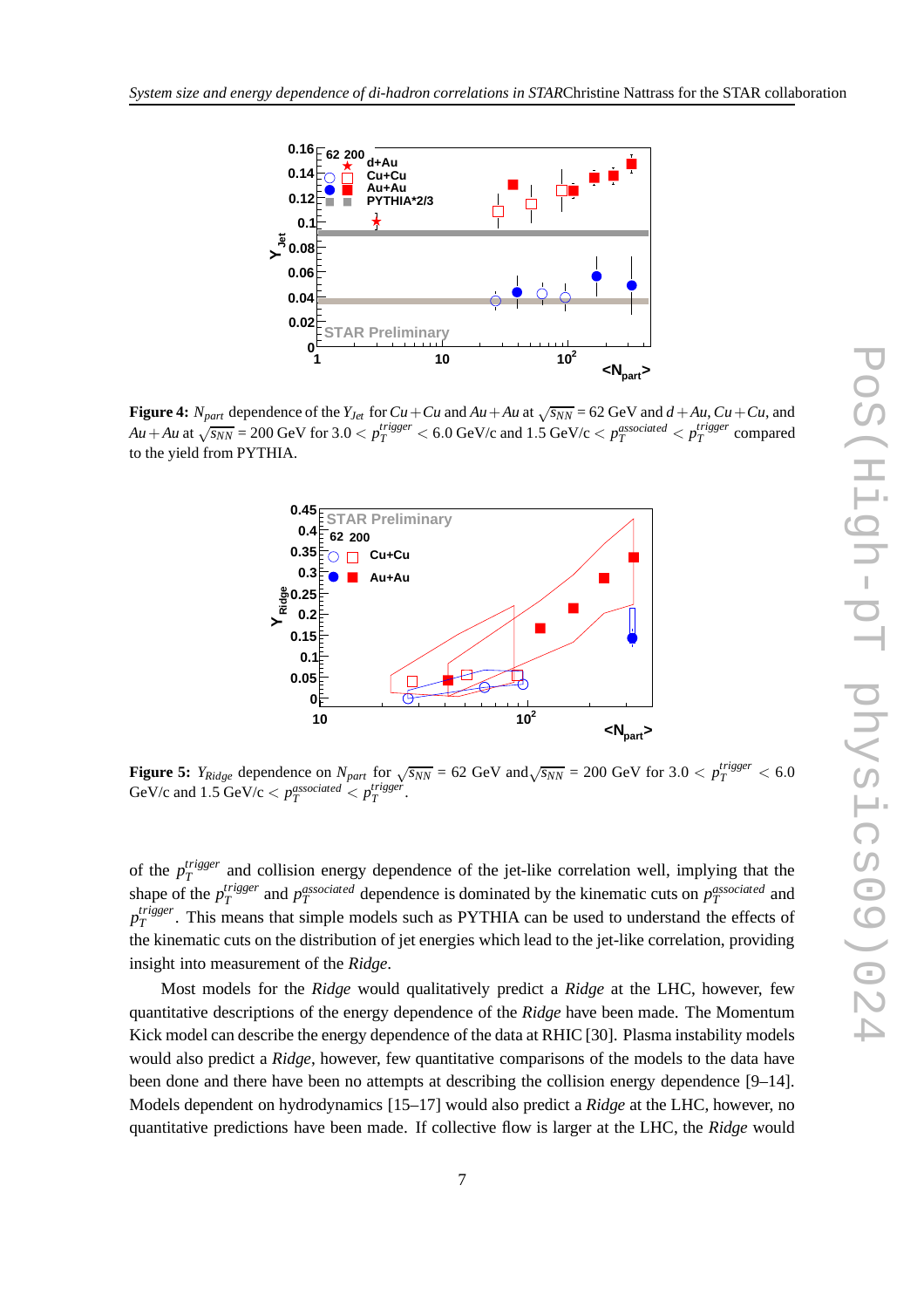

**Figure 6:**  $Y_{Ridge}/Y_{Jet}$  dependence on  $N_{part}$  for  $\sqrt{s_{NN}}$  = 62 GeV and  $\sqrt{s_{NN}}$  = 200 GeV for 3.0  $\lt p_T^{trigger}$   $\lt 6.0$ GeV/c and  $1.5$  GeV/c  $\lt p_T^{associated} < p_T^{trigger}$ .

also be expected to be bigger.

A straightforward extrapolation from the data at RHIC can provide estimates for the expectations for measurements of the *Ridge* at the LHC. Fig. 6 showed that, at least for the kinematic cuts used in these studies, the  $Y_{Ridge}/Y_{Jet}$  ratio is the same for collisions at  $\sqrt{s_{NN}} = 62$  GeV and  $\sqrt{s_{NN}}$  = 200 GeV. If this is also true at LHC energies, the  $Y_{Ridge}/Y_{Jet}$  ratio will be the same for the same kinematic cuts. The combinatorial background will be much larger at 5.5 TeV for 1.5 GeV/c  $\langle$  *p*<sup>*associated*  $\langle$  *p*<sup>*trigger*</sup></sup>  $T_T^{trigger}$  and 3.0  $\lt p_T^{trigger}$   $\lt 6.0$  GeV/c the dominant systematic error at RHIC is due to *v*<sup>2</sup> subtraction, so measurements of the *Ridge* for the same kinematic cuts may be difficult if  $v_2$  at the LHC is comparable to that at RHIC. The combinatorial background can be reduced by increasing *p trigger T*<sup>*trigger*</sup> and *p*<sup>*associated*. Fig. 1 shows that *Y<sub>Jet</sub>* increases rapidly with  $p_T^{trigger}$ </sup> *T* . *YRidge* is roughly independent of *p trigger T* [1]. This means that increasing *p trigger T* decreases *YRidge*/*YJet* . It was shown in [1] that the spectrum of particles in the *Ridge* is softer than those in *YJet* . This means that increasing  $p_T^{trigger}$  will also decrease  $Y_{Ridge}/Y_{Jet}$ . Measurements of the *Ridge* at the LHC may be difficult because of the large combinatorial background if these naive extrapolations of RHIC data are correct.

## **5. Conclusions**

Measurements at RHIC imply that the jet-like correlation is dominantly produced by vacuum fragmentation. There have been numerous measurements of the *Ridge* and many production mechanisms have been proposed, however, there have been few quantitative comparisons with the data. Both the data and models imply that the *Ridge* should be present at the LHC. With additional theoretical insight on the collision energy dependence of the *Ridge*, these measurements should be able to provide a better understanding of the origin of the *Ridge*.

## **References**

[1] J. Putschke (STAR), J. Phys. G **34**, 679-683 (2007) [nucl-ex/0701074].